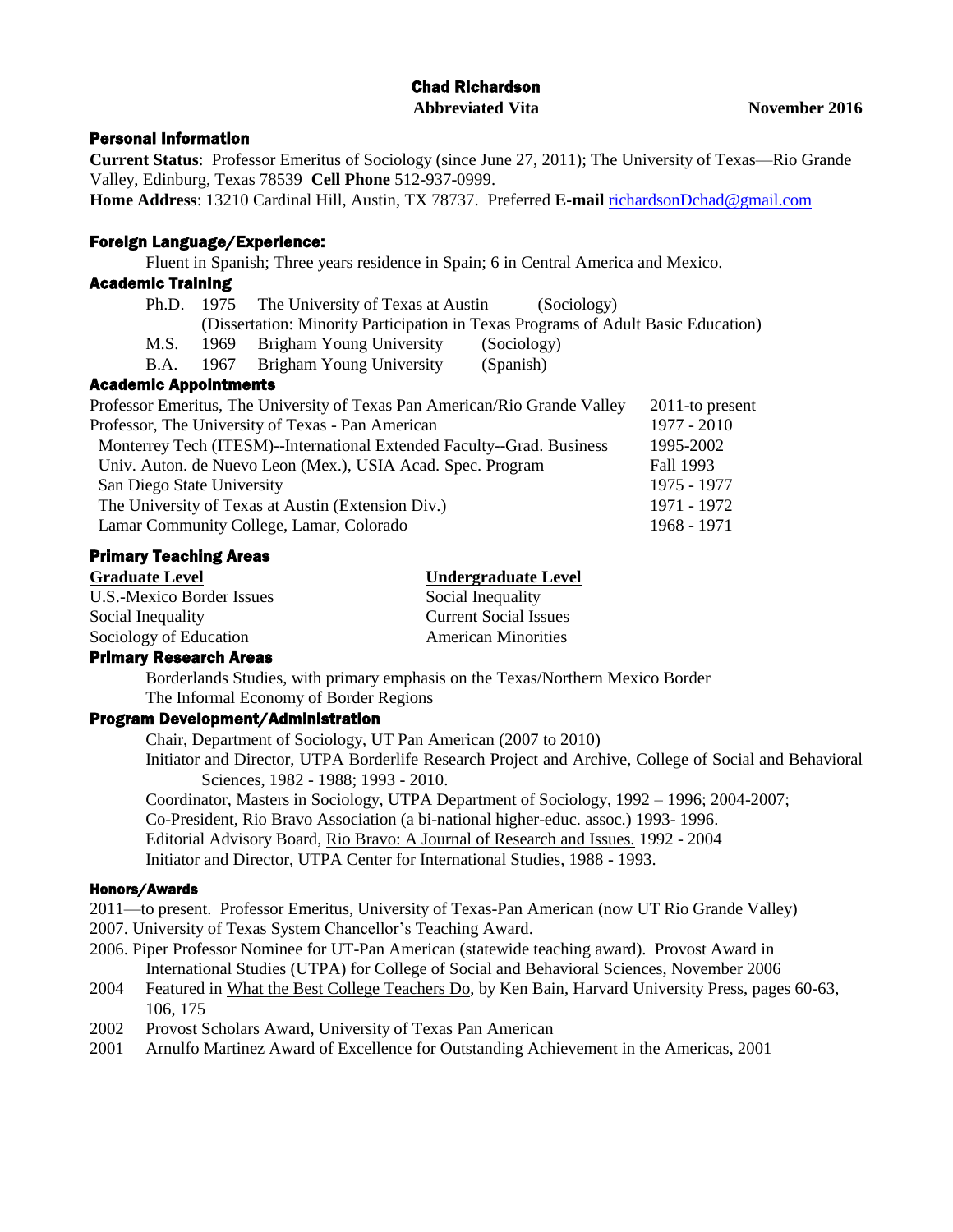#### PUBLICATIONS

# **Academic Books/Monographs**

- Chad Richardson and Michael Pisani. 2nd (extensively revised and updated) edition. Batos, Bolillos, Pochos and Pelados: Class and Culture on the South Texas Border. **University of Texas Press**. (ISBN 1-978-4773- 1272-8) Release date, July 2017)
- Chad Richardson and Michael Pisani. The Informal and Underground Economy of the South Texas Border. . **University of Texas Press**. November **2012.**
- Chad Richardson and Rosalva Resendiz. On the Edge of the Law: Culture, Labor and Deviance on the South Texas Border. **University of Texas Press.** December **2006**.
- Chad Richardson and Kathleen Earle. Relationship Based Leadership. **University Press of America**, **2005**
- Suad Ghaddar, Chad Richardson and Cynthia Brown, "The Economic Impact of Mexican Visitors to the Lower Rio Grande Valley 2003," Center for Border Economic Studies, May **2004** (37 pages).
- Chad Richardson. Batos, Bolillos, Pochos and Pelados: Class and Culture on the South Texas Border. March **1999**, **University of Texas Press**.

#### **Refereed Journal Articles (Additional Publications prior to 1985 available upon request)**

- Pagan, José, Michael Pisani, J; Lackan, Nuha; Chad Richardson. (**2012**), "Substitution of formal health care services by Latinos/Hispanics in the US-Mexico border region of South Texas." **Medical Care.** 2012 Oct; 50(10):885-9. doi: 10.1097/MLR.0b013e318268ea29.
- Pisani, Michael J. and Chad Richardson (**2012**), "Cross-border Informal Entrepreneurs across the South Texas Northern Mexico Boundary," **Entrepreneurship & Regional Development: An International Journal, 2**4(3-4), 105-121. Cross-border Entrepreneurship and Economic Development in Border Regions].
- Su, Dejun, Richardson Chad, Wen M., Pagán Jose. A. **(2010**) "Cross-Border Utilization of Health Care: Evidence from a Population-Based Study in South Texas" **Health Services Research**. [HSR]. 12/**2010**; 46(3):859-76
- Dejun Su, Chad Richardson, and Guang-Zhen Wang. Assessing Cultural Assimilation of Mexican Americans: How Rapidly do Their Gender-Role Attitudes Converge to the U.S. Mainstream? **Social Science Quarterly**, 01/**2010**; 91(3):762-76
- Michael J. Pisani, Chad Richardson and J. Michael Patrick, (**2008**) **"**Economic Informality on the U.S.-Mexican Border: A (Re)View from South Texas." in Volume 23 No.2, Fall 2008, Journal of Borderlands Studies.
- Richardson, Chad "Building Strength from Within: *Colonias* of the Rio Grande Valley," **Journal of Borderlands Studies** (Vol. XI, No. 2**)**, Fall 1996.
- Richardson, Chad, Maria Olivia Villarreal and Cruz Torres. "Anglo-Hispanic Relations in South-Texas Schools from 1945 to 1993: A Triangulated Profile," Rio Bravo. Vol IV, No. 1 (Spring 1994).
- Richardson, Chad, "Cultura Social y Su Impacto en la Promoción del Turismo," in Papers de Turisme, Ano 5, No. 13 (Fall 1993), Selected papers published by the Institut Turistic Valencia, Spain.
- Richardson, Chad and Joe Feagin. "The Dynamics of Legalization: Undocumented Mexican Immigrants in the United States, RESEARCH IN POLITICAL SOCIOLOGY, v. 3. 1987
- Richardson, Chad "Human and Labor Rights of Undocumented Workers in the United States." IN DEFENSE OF THE ALIEN, V. 3. Lydio F. Tomasi, ed. New York: Center for Migration Studies. 1986.
- Martin, Harry, Chad Richardson, et. al. "Physician Reports of Folk Illnesses in Two Border Cities." ETHNOLOGY. Vol. XXIV, No. 3, July 1985

# **Invited Academic Chapters/Comments**

- Invited Comments on "The Undergraduate Ethnographic Field School as a Research Method" by John P. Hawkins, Current Anthropology, Vol 55, No 5, October 2014.
- Richardson, Chad and Michael J. Pisani (**2011**), "Labor, Informality, and the Underground Economy in South Texas," in Belem Iliana Vásquez Galán, Mario Alberto Jurado Montelongo, and José Luis Castro Ruiz (Eds.), Procesos Económicos, Urbanos y Laborales en la Frontera Norteste en el Contexto de la Apertura Económica (a COLEF publication from the conference "Río Bravo/Río Grande, Los Retos del Desarollo Socioeconómico de la Región ante la Crisis" [Monterrey, Mexico, October 8, 2009]) Tijuana, Mexico: El **Colegio de la Frontera Norte**, pp. 239-272. ISBN: 978-607-479-056-6.
- Richardson, Chad. "The Social Costs of Worker Dislocation in a South Texas Border Environment (Chapter 5, pp. 48-66), in José Pagan (ed.), Worker Displacement In the U.S./Mexico border Region, **Edward Elgar Publishing, 2004**.
- Richardson, Chad. "Pochos y Mojados," in Hector M. Capello (Ed.) Nuevos Paradigmas sobre la frontera Estados Unidos-México: problemas asociados a una larga transición (Cuernavaca, Mexico: **Universidad**